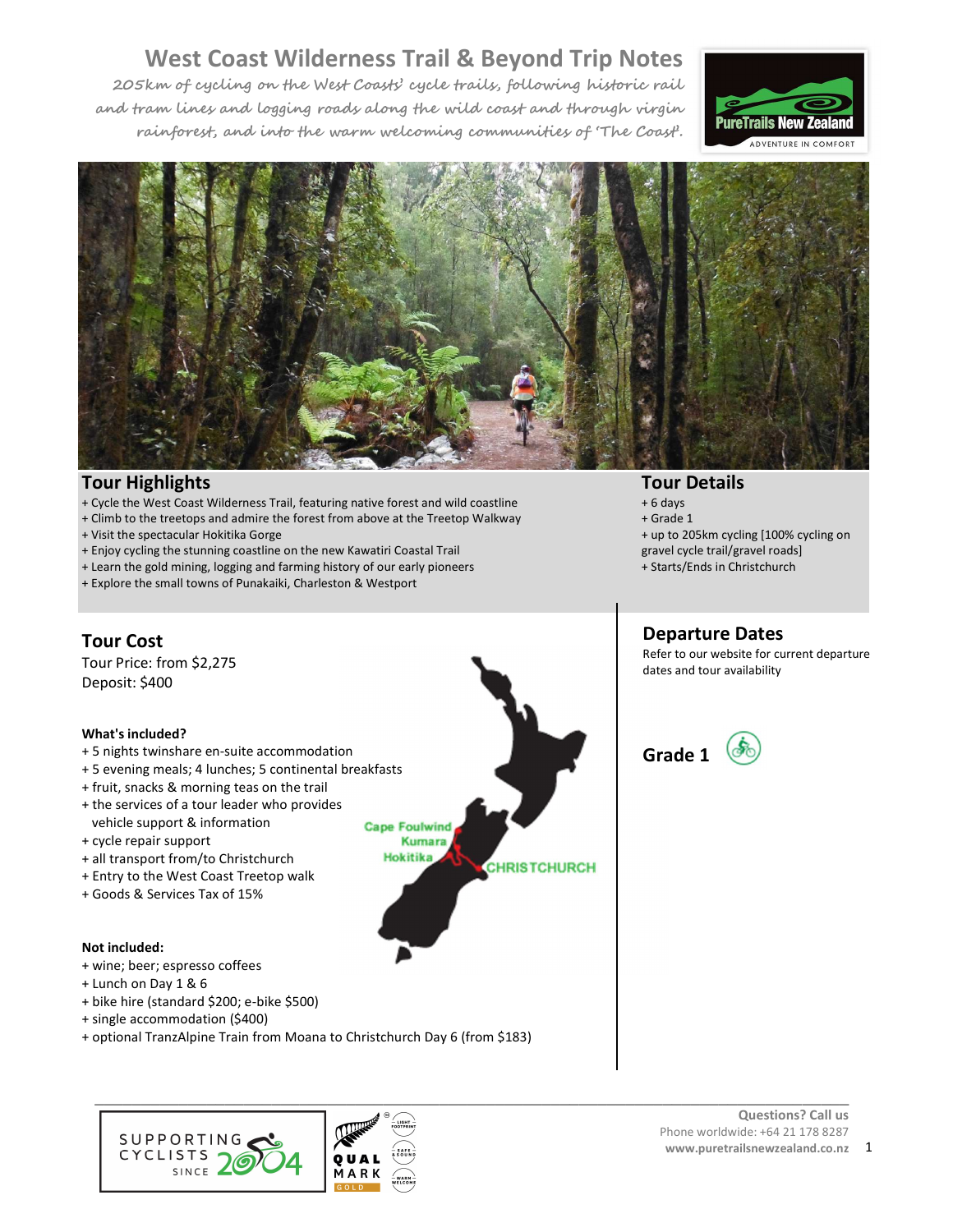**205km of cycling on the West Coasts cycle trails, following historic rail and tram lines and logging roads along the wild coast and through virgin rainforest, and into the warm welcoming communities of 'The Coast'.** 





### Itinerary

#### **Day 1 Christchurch – Hokitika**

The West Coast Wilderness Trail & Beyond tour gets underway with a very scenic drive over Arthur's Pass to the west coast. Our first ride at Lake Kaniere on a very scenic ride around the side of the lake through native bush. This is a good opportunity to get familiar with your bike before we commence the West Coast Wilderness Trail. We then head to the Hokitika Gorge, where the vivid turquoise waters will take your breath away. Take a walk here to take it all in. We transfer to a elevated ridge overlooking the ocean and mountains and settle into our accommodation for the next two nights. **Meals (D) | Cycle Distance: 18km** 

#### **Day 2 Hokitika**

This morning we transfer to the small gold mining town of Ross and commence our ride of the West Coast Wilderness Trail, following an old railway line north. Our morning tea stop is at the West Coast Treetop walkway, where you can enjoy a walk along a 450m steel platform suspended 20 metres high, giving you an amazingly different perspective of the forest. The trail then heads inland through native bush featuring towering rimu trees, and on to the roaring coast at Hokitika. Enjoy a picnic lunch on the beach and time to explore the township of Hokitika - the heart of the coast. Our final section of the ride follows an old tram line along the Hokitika River. **Meals (B/L/D) | Cycle Distance: 38.5km**

#### **Day 3 Hokitika - Kumara**

The trail today features virgin rainforest and massive Podocarp trees as well as serene canals and streams. The first section features a stunning water race to Lake Kaniere. From here the trail follows a road across farmland and through native bush to the Arahura River, where the trail leaves the road and climbs along a well benched switch back trail to 'Cowboy Paradise'. Continue through the forest and over the spectacular swingbridges to the Kawhaka Pass. From here the trail descends the Kawhaka Valley to the picturesque hydro canals. Enjoy a picnic lunch before the final section of trail through to the historic mining town of Kumara. Here galleries occupy refurbished shops and the recently restored historic Theatre Royal Hotel, circa 1876, takes pride of place on the main street, the West Coast`s only restored miners' hotel, and once world-renowned theatre. We settle in here for the night. **Meals (B/L/D) | Cycle Distance: 58km**

#### **Day 4 Kumara - Cape Foulwind**

Today we finish the West Coast Wilderness Trail, cycling 28kms across farmland, through native bush, beside the roaring coastline and finally along the stop banks of the Grey River to the centre of Greymouth. After morning tea we head north along the famed coastal road to Punakaiki. View the famous Pancake Rocks. Back in the support vehicle we continue north to Westport where there is time to explore this township before we transfer to our accommodation for the next two evenings at Cape Foulwind. We dine at a pub full of warm West Coast hospitality. **Meals (B/L/D | Cycle Distance: 28km** 

#### **Day 5 Cape Foulwind**

Today we ride the new Kawatiri Coastal Trail, firstly through a lush nikau palm glade and out along the coast past Carters Beach. The trail continues to Cape Foulwind and alongside the stunning Tauranga Bay and Okari Lagoon coastlines, before turning inland and through a forest clad wetland all the way to Charleston. The coastline of this mild region of the upper west coast is very attractive and is steeped in gold-mining history of our pioneers. In the afternoon there is ample time to relax at our accommodation and enjoy a walk along the beach. **Meals (B/L/D) | Cycle Distance: 52km** 

#### **Day 6 Cape Foulwind - Christchurch**

**\_\_\_\_\_\_\_\_\_\_\_\_\_\_\_\_\_\_\_\_\_\_\_\_\_\_\_\_\_\_\_\_\_\_\_\_\_\_\_\_\_\_\_\_\_\_\_\_\_\_\_\_\_\_\_\_\_\_\_\_\_\_\_\_\_\_\_\_\_\_\_\_\_\_\_\_\_\_\_\_\_** 

This morning we head back down the beautiful coast road, stopping at Punakaiki for an opportunity to enjoy a serene kayak up a quiet river, or a bush walk through the bush on the Paparoa Trail. We then head to Greymouth. From here you can opt to take the TranzAlpine train over Arthur's Pass and back to Christchurch, arriving at approximately 6.30pm, or travel back in our vehicle. **Meals (B) | Cycle Distance: 0km** 



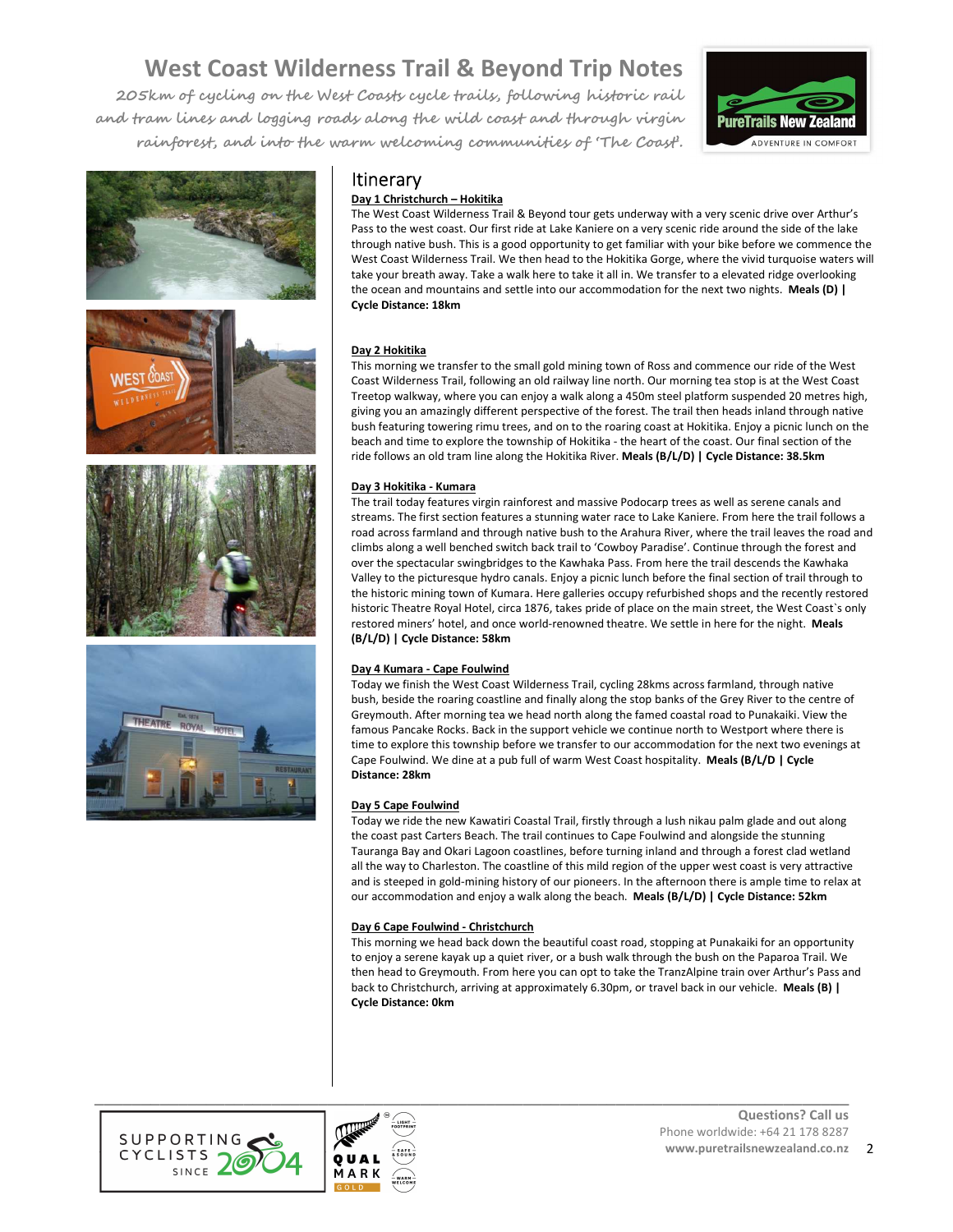Trip Notes Index

**205km of cycling on the West Coasts cycle trails, following historic rail and tram lines and logging roads along the wild coast and through virgin rainforest, and into the warm welcoming communities of 'The Coast'.** 



| <b>Accommodation in Christchurch</b>                | 4 |
|-----------------------------------------------------|---|
| <b>Accommodation on the tour</b>                    | 4 |
| <b>Bike hire</b>                                    | 4 |
| Bringing your own bike                              | 5 |
| <b>Booking Terms &amp; Conditions</b>               | 5 |
| <b>Car Storage</b>                                  | 5 |
| Degree of difficulty & What to expect               | 5 |
| Departure time and place                            | 6 |
| <b>Final Payment</b>                                | 6 |
| <b>Finishing time and place</b>                     | 6 |
| Guide                                               | 6 |
| <b>Health &amp; fitness</b>                         | 6 |
| Insurance                                           | 7 |
| <b>Laundry facilities</b>                           | 7 |
| Luggage                                             | 7 |
| <b>Meals &amp; Special Dietary Requirements</b>     | 7 |
| <b>Medical conditions</b>                           | 7 |
| <b>Phone reception/Wifi</b>                         | 8 |
| <b>Tour Information and Safety Declaration Form</b> | 8 |
| <b>TranzAlpine Train</b>                            | 8 |
| <b>Weather conditions</b>                           | 8 |
| What to bring checklist                             | 9 |



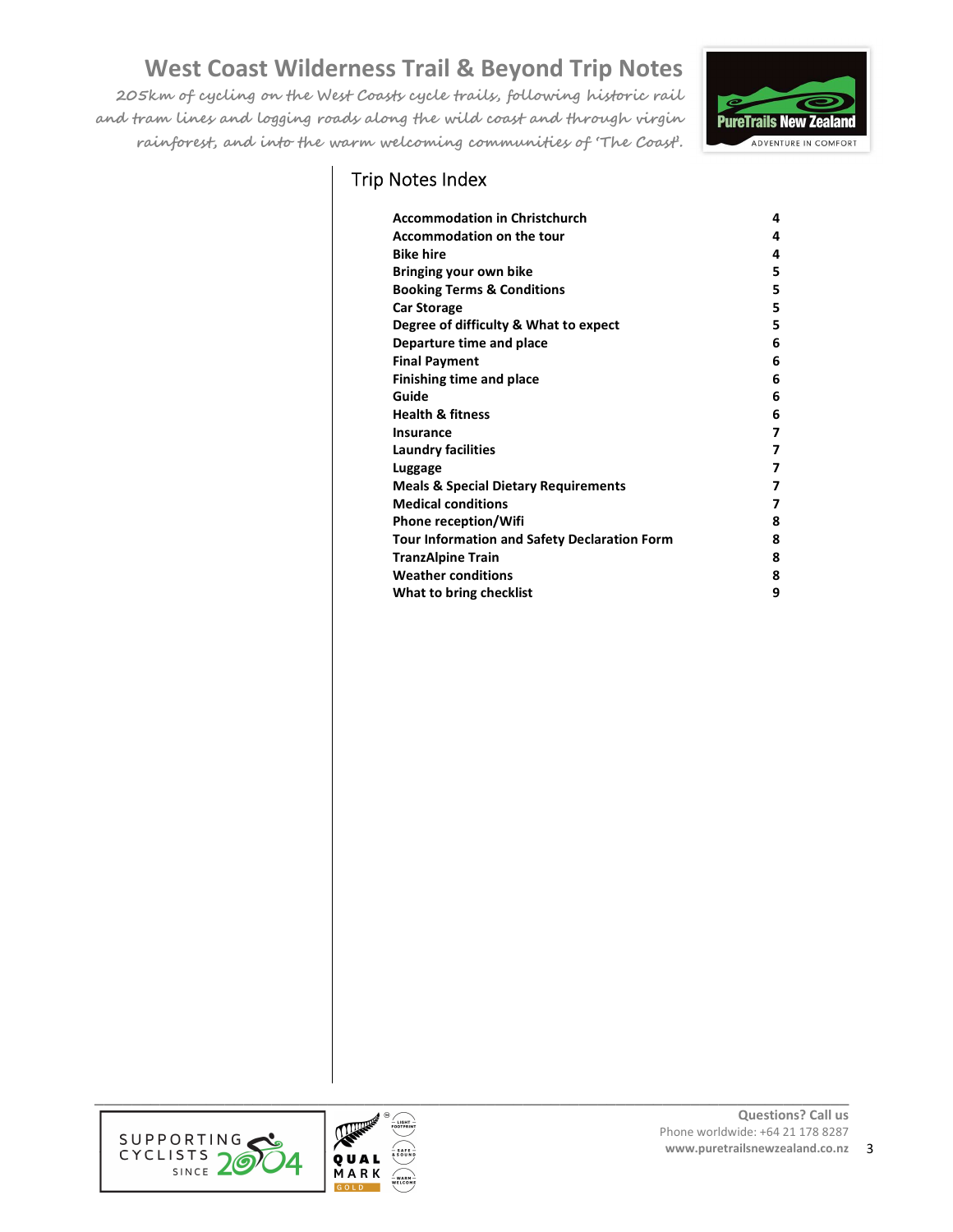**205km of cycling on the West Coasts cycle trails, following historic rail and tram lines and logging roads along the wild coast and through virgin rainforest, and into the warm welcoming communities of 'The Coast'.** 



#### **Accommodation in Christchurch**

If you need accommodation before and/or after your tour we recommend the following places. We provide **courtesy transfers from any of these locations** before/after your trip. We do not provide central city or city-wide pick ups at the start or end of your tour.

#### Airport Precinct:

*Airport Palms Motel* 

*56 Roydvale Avenue | Phone: 0800 200 529 | www.airportpalmsmotelchch.co.nz Motel complex with a range of room options and free airport transfers. Breakfast available. Close proximity to the airport.* 

#### *Airport Gateway Motel*

*45 Roydvale Avenue | Phone: 0800 242 8392 | www.airportgateway.co.nz Motel complex with a range of room options and free airport transfers. It also has an on-site café/restaurant & bar for convenient dining. Close proximity to the airport.* 

#### Papanui Precinct:

*Quality Hotel Elms* 

*456 Papanui Road| Phone: 0800 109910 | www.elmshotel.co.nz Hotel complex with a range of room options. On-site café/restaurant & bar for convenient dining. Close proximity to shops & restaurants.* 

#### *Christchurch Top10 Holiday Park & Motels*

*39 Meadow Street| Phone: 0800 396323 | www.christchurchtop10.co.nz Holiday park with a range of motel style accommodation at budget-wise prices. Close proximity to shops & restaurants.* 

#### **Accommodation on the tour**

Our comfortable accommodation on this tour includes a restored historic hotel & cottage, and boutique motels. Accommodation is based on double or twin share rooms with en-suite facilities. Single travellers are required to pay the single room supplement fee, however if there are other singles on the trip willing to share a twin room we can arrange this for you in which case no single supplement fee will be payable.

On our website you will find links to some of the accommodations we use within the tour itinerary description. We do not send out a list of accommodation venues for your trip prior to the tour departure unless specifically requested.

#### **Bike hire**

Standard bike hire is available at a rate of \$200 for the 6 days. The bikes we use are hybrid style mountain bikes that are high quality and well maintained. We also have a small fleet of electric bikes (ebikes) available for hire at a rate of \$500 for the 6 days.

Ebike availability is strictly limited so if you'd like to secure an ebike for your trip you need to book this in with us at your earliest convenience. For standard or ebike hire we need an **accurate measurement** of your height before we can confirm availability.

All bikes are fitted with comfortable seats and a small handlebar pannier bag. We also supply you with a helmet. To read more about our bikes, refer to our website: www.puretrailsnewzealand.co.nz/cycling-nz-information/cycle-trail-bike-hire





### **'Saddle Sore' Tip:**

No amount of gel seats or padding will protect you from saddle sore if you do not cycle regularly. The best way to prepare your backside for your tour is to cycle regularly (3 or more 20km+ rides per week) during the month leading up to your trip. Failing that you are welcome to bring a gel seat cover or even your own bike saddle to fit to your hire bike.

You are also welcome to bring your own spd pedals and cleat shoes to fit to your hire bike.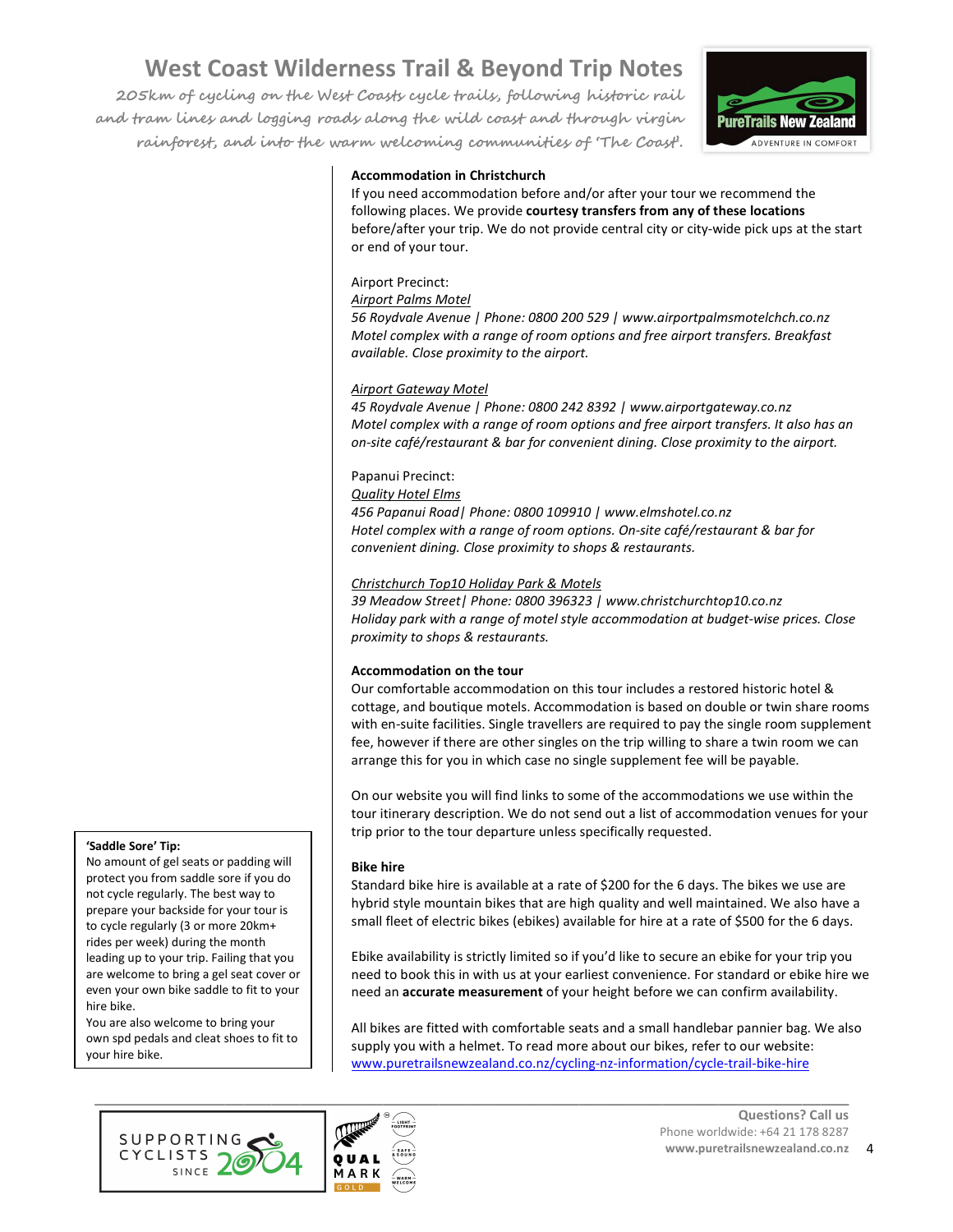**205km of cycling on the West Coasts cycle trails, following historic rail and tram lines and logging roads along the wild coast and through virgin rainforest, and into the warm welcoming communities of 'The Coast'.** 



Please note the wearing of cycle helmets on PureTrails tours, whether you are cycling on a public road or cycle trail, is a compulsory requirement.

#### **Bringing your own bike**

If you are bringing your own, please take the following into consideration:

- Your bicycle **does not weigh more than 20kg** including e-bikes (with the battery off). Bikes heavier than this are too heavy for our guides to be able to lift on and off the cycle trailer safely and are too heavy for our trailer fittings.
- Your bike **does not have any mudguards fitting on the front tyre** (due to how they are secured on the trailer). Rear mudguards are fine.
	- The bike is well maintained, recently serviced, and in a good safe condition.
- Your helmet is in a good safe condition with no cracks, and can be fastened properly.
- The tyres have a good level of tread on them, suitable for trails/gravel. Slick tyres are not recommended.
- A basic bike repair kit must be carried including 2 x spare inner tubes.
- Any major mechanical breakdown is your own responsibility.
- **PureTrails staff will secure your bike on our cycle trailer when in transit during the tour, but the company is not held responsible for any damages that occur during transportation.**

Your guide can assist with basic repairs such as repairing punctures, however any running repairs required beyond this are your own responsibility.

#### **Booking Terms & Conditions**

Our Booking Terms & Conditions can be found on our website at: https://puretrailsnewzealand.co.nz/booking-terms-conditions/

Please read carefully these terms and conditions of contract. In completing and submitting the Booking Form and/or paying a deposit, you agree to be bound by these conditions which constitute the agreement between PureTrails New Zealand Ltd and you.

#### **Car Storage**

In Christchurch secure car storage is available at Superior Airport Parking. www.superiorairportparking.co.nz. If you are making your own way to the west coast, we recommend you leave your car or motorhome at the Theatre Royal Hotel Kumara where your guide can pick you up on Day 1 and drop you off on Day 6.

#### **Degree of difficulty & What to Expect**

The 130km 'West Coast Wilderness Trail' & 50km Kawatiri Coastal Trail are purpose built **gravel** cycle trails that showcases the wild coastline and stunning forests and lakes of the West Coast. Much of the trail goes through native forests and is very remote, with little infrastructure along the trail outside the main towns.

While we consider trip to be Grade 1 cycling overall, on Day 3 there is a 20km section with a number of climbs that is more akin to Grade 2. This section can be skipped if desired. Refer to our website for more information on our Difficulty Gradings.www.puretrailsnewzealand.co.nz/cycling-nz-information/level-of-difficulty. Cycling experience is necessary, as well as the ability to change gears proficiently.



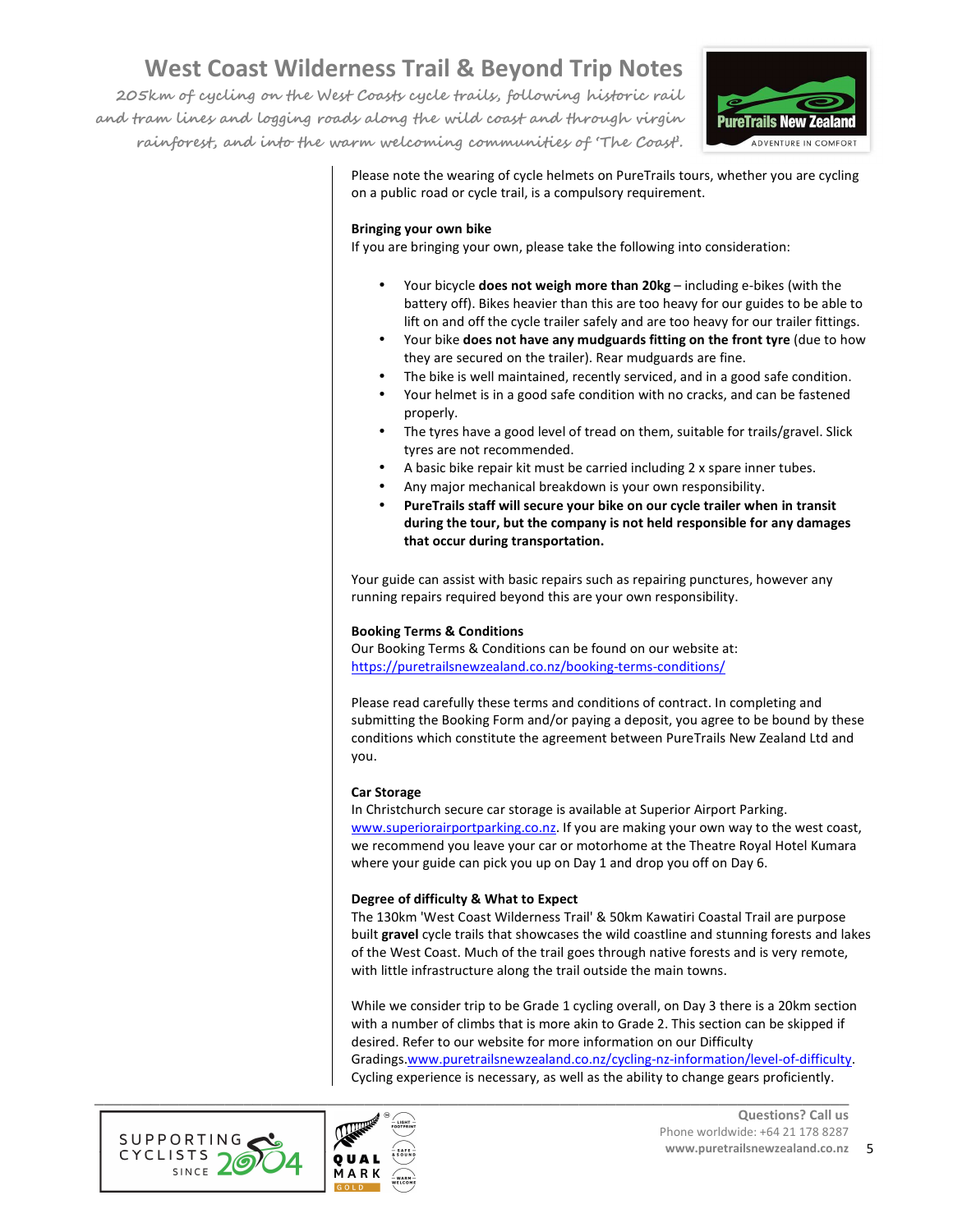**205km of cycling on the West Coasts cycle trails, following historic rail and tram lines and logging roads along the wild coast and through virgin rainforest, and into the warm welcoming communities of 'The Coast'.** 



#### **Departure time and place**

PureTrails offer courtesy pick ups and drop offs from the locations recommended on page 4. If you are staying at one of these locations, we will pick you up between 8:00am and 8:20am approximately. We do not provide central city or city-wide pick ups at the start or end of your tour. If you choose to stay elsewhere in Christchurch we will talk to you about a meeting location at one of the locations below, or a suitable location *(where we can park our 7m bus + 6m cycle trailer off any suburban roads)* en-route (EG Yaldhurst), prior to your tour departure.

Unfortunately we are not able to provide pick ups or drop offs at Christchurch Airport terminals. The nearest pick up point available is at Spitfire Square Shopping Centre, 800m from the terminals. Please factor in a 10 minute walk to get to/from the terminal from there. Our bus stops outside the Lonestar Restaurant.

#### **Final Payment**

Your final payment is required **60 days prior** to your tour departure date, and will include items which may not be listed on your original invoice such as bike hire and any tour transfers required. You will receive an updated invoice around 10 weeks prior to departure once we have received your Tour Information & Safety Declaration Form.

Payment can be made by:

+ direct transfer (NZ bank account holders only);

+ international transfer (subject to a \$25 funds clearance fee which covers the fee NZ banks charge to receive your payment);

#### **Finish time and place**

If you are finishing your tour in Christchurch, you are likely to be back in the city by 6pm on Day 6. Your guide can drop you off at any of the accommodation locations on page 4. If you are flying out of Christchurch on Day 6, do not book flights that require check in before 6:00pm.

#### **Guide**

Your tour will be led by one of our friendly and professional guides who drives the support vehicle and will be at hand for (almost) anything you need or want to know during your tour (we try our best anyway!) We are very approachable so please do ask if you have any queries or concerns. Your guide **does not participate in the cycling** with the group, but meets up with you along the trail in our vehicle every 15kms or so.

#### **Health & fitness**

You will be cycling 205km of the West Coast Wilderness Trail over 6 days so you should be reasonably fit and in good health. While the trail is not technically difficult, the more comfortable you are riding your bike beforehand, the more you will enjoy the trail. You bike at your own pace and can have plenty of photo and snack stops. Our emphasis is

on having fun and enjoying the scenery. If you need a rest, there is always the option of taking the **support vehicle**.

We strongly encourage you to get out and do some biking before your tour, on gravel roads if possible, starting out with half an hour a day, building up to 3-4 longer rides (20km+) per week during the month prior to your tour (at the very minimum). The





#### **International Transfers Tip:**

a better rate.

Conventional Banks have high fees when it comes to international transfers (hence our \$25 funds clearance fee). Third party institutions such as Western Union or CurrencyFair or TransferWise will offer you a competitive currency exchange rate and significantly lower transfer fees. We are happy to refund you the difference (in NZ\$ cash) in funds clearance fees if you manage to secure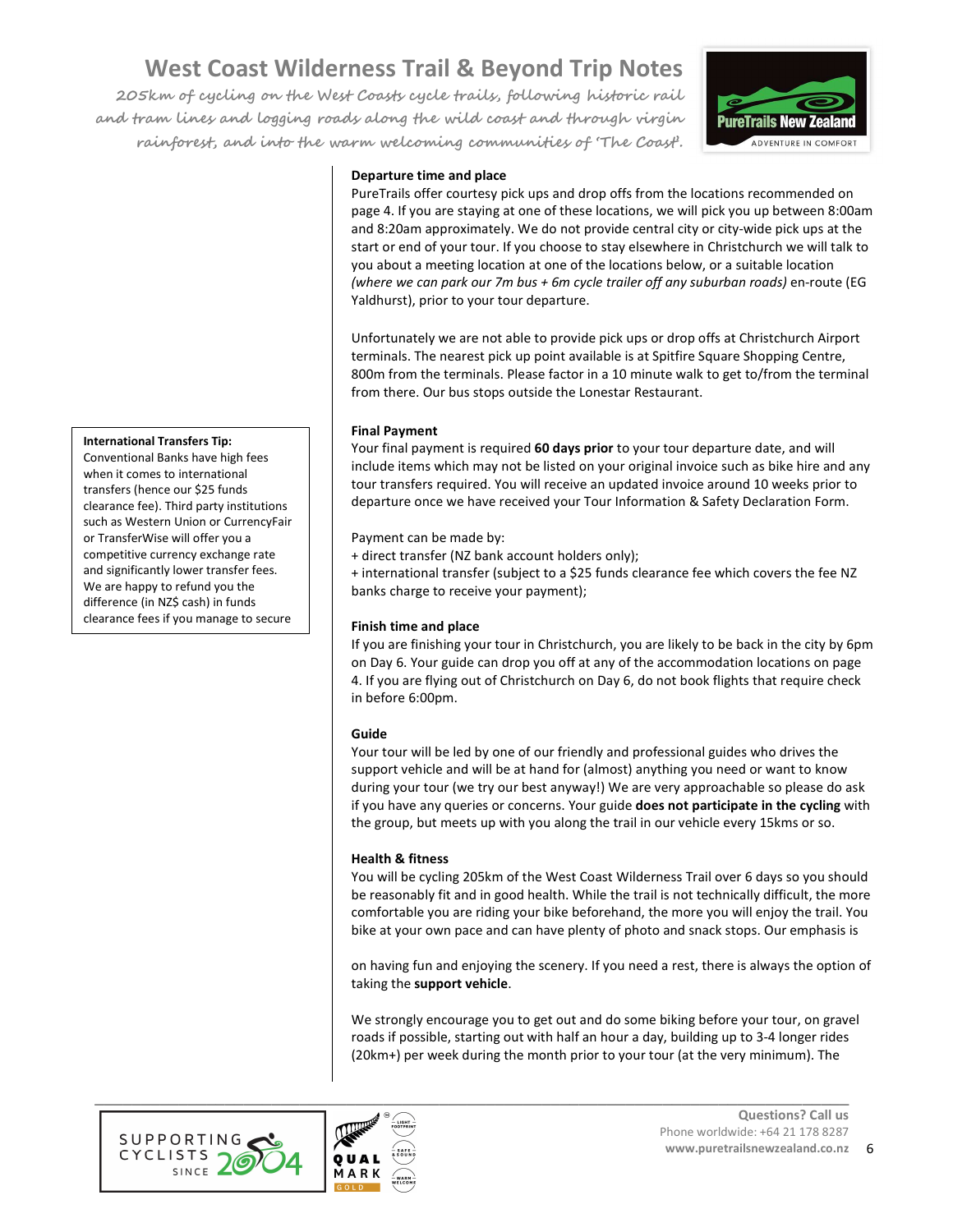**205km of cycling on the West Coasts cycle trails, following historic rail and tram lines and logging roads along the wild coast and through virgin rainforest, and into the warm welcoming communities of 'The Coast'.** 



#### **Insurance Tip:**

Domestic New Zealand travellers can obtain a Domestic Travel Insurance Policy online from www.1Cover.co.nz (Comprehensive Domestic) or www.CoverMore.co.nz (Domestic Plan D) for reasonable prices (approx \$100- \$150 for two seniors for 8 days cover). Ensure your policy includes cover for **'***Cancellations & Lost Deposits'.* Preexisting medical conditions are not generally covered so check the policy wording and exclusions carefully.

#### **Laundry Tip:**

If you need to give your cycle gear a wash during your trip, bring some travel liquid detergent and an elastic travel clothes line (available from Kathmandu etc). You can wash your garments and hang them out to dry in your room overnight. Merino and quick-dry fabric garments will dry out overnight.

secret is to start slowly and increase your exercise gradually. The fitter you are the more enjoyable your experience will be.

#### **Insurance**

You never know when either yourself or a family member may fall ill. You are urged to take out travel insurance to cover yourself in the event that you need to cancel your tour. **This includes New Zealander's travelling within New Zealand**. Refer to our website for the full terms and conditions www.puretrailsnewzealand.co.nz/booking-termsconditions.

#### **Laundry facilities**

There are laundry facilities for you to use at our accommodation during the tour. There is usually a \$4 - 5 charge per wash and dry cycle.

#### **Luggage**

We urge you to try to keep your luggage to a minimum. Please limit yourself to 18kgs. All luggage is transported in our vehicle during the day. Anything you need access to during the days cycle ride should be stored in a small bag which can be left on the bus rather than in your suitcase. On Day 1 when you join the tour, please be ready wearing your cycle gear.

#### **Meals & Special Dietary Requirements**

Meals are supplied as indicated on the itinerary (B/L/D). Beer and wine, tea & coffee etc are not included in the tour package however there will be the opportunity for you to buy beverages along the way.

Breakfasts are a continental style breakfast supplied by our accommodation hosts, and lunches are taken either as a trail-side picnic or in cafes along the trail. For dinner we dine in the local restaurants in the villages where we stay following a two course set menu format.

We provide a range of high energy healthy snacks while biking such as bananas and fruit, frooze balls, muesli bars, fruit cake and biscuits.

PureTrails New Zealand will **endeavour** to cater to any special dietary requirements you may have (please disclose this on the Tour Info & Health & Safety Declaration form). Vegetarian and gluten free and dairy free diets are not a problem for our meal providers. Requests such as a sugar free or grain free diet and vegan meals etc are a little more problematic given the remote rural location of the tour. In these instances you may need to bring your own snacks and specialty foods. We are unable to guarantee a peanut free or allergen free trip, and therefore we strongly encourage that travellers with life threatening or severe allergies take all necessary medical precautions to prepare for the possibility of exposure. Passengers must travel with all necessary medications for food allergies and be capable of self administering these medications.

#### **Medical conditions**

If you have a medical, physical or mental condition that may affect your ability to participate in the tour you must disclose this to us on our Tour Information and Safety Declaration form. Your guide may follow up on your condition with you on Day 1 to help us manage your safety in the event of a medical event.



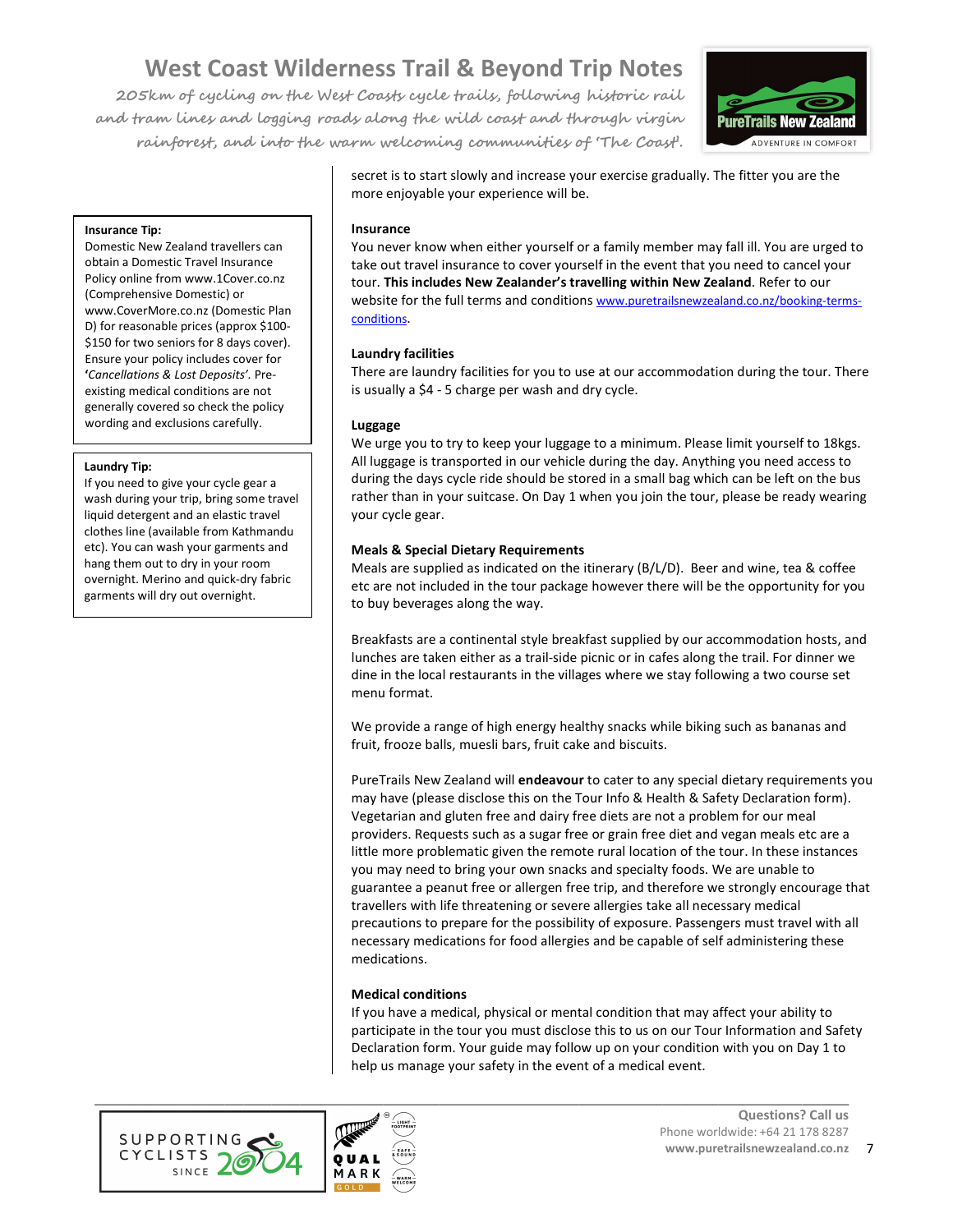**205km of cycling on the West Coasts cycle trails, following historic rail and tram lines and logging roads along the wild coast and through virgin rainforest, and into the warm welcoming communities of 'The Coast'.** 



#### **Phone reception/Wifi**

There is very good mobile phone coverage throughout most of the West Coast, with the exception of the stretch of trail between Kumara and Lake Kaniere. Wifi is becoming more widely available and in most case (but not all) is offered free of charge, and there is also good 3G/4G coverage.

#### **Tour Information and Safety Declaration Form**

All tour participants (including non-riders) are required to complete a separate copy of our online 'Tour Information and Safety Declaration Form' **3 months** prior to your tour departure date. Please note this includes those who have been on another PureTrails New Zealand tour at some point in the past. Although we keep a database of information from previous tours, medical/dietary/emergency contact details can change from year to year so we require that a new form be completed for each tour you join.

#### **TranzAlpine Train**

The TranzAlpine train ride across the Southern Alps from Greymouth to Christchurch is reputed to be one of the best train trips in the world, and it is a great way to finish your trip. To get the best price (especially if you hold a NZ Super Gold card) you can book your fare directly at www.greatjourneysofnz.co.nz.

The train to arrives in Christchurch at 6:31 on Day 6 of your trip\*. The train can often be delayed so we do not recommend booking flights out of Christchurch much before 8pm. Taxi's are available at the station to take you to your destination.

\* The TranzAlpine Train timetable is operating on a limited service post covid-19, so may not be available on your date of travel. Their timetable continues to evolve so it is best to check with them directly to clarify train availability.

#### **Weather conditions**

The West Coast is generally perceived as being very wet all of the time, however you may find it surprising dry. The coast to the north of the Franz/Fox Glaciers receives far less rainfall than the coast to the south. Generally, you can expect the temperature to be around 15-27°C in Jan/Feb, and 15-22°C in Nov/Dec/Mar/April. The visual landscape is impossibly beautiful regardless of season or temperature. You will gain maximum enjoyment by being prepared for hot, cold, and wet conditions.





**\_\_\_\_\_\_\_\_\_\_\_\_\_\_\_\_\_\_\_\_\_\_\_\_\_\_\_\_\_\_\_\_\_\_\_\_\_\_\_\_\_\_\_\_\_\_\_\_\_\_\_\_\_\_\_\_\_\_\_\_\_\_\_\_\_\_\_\_\_\_\_\_\_\_\_\_\_\_\_\_\_**